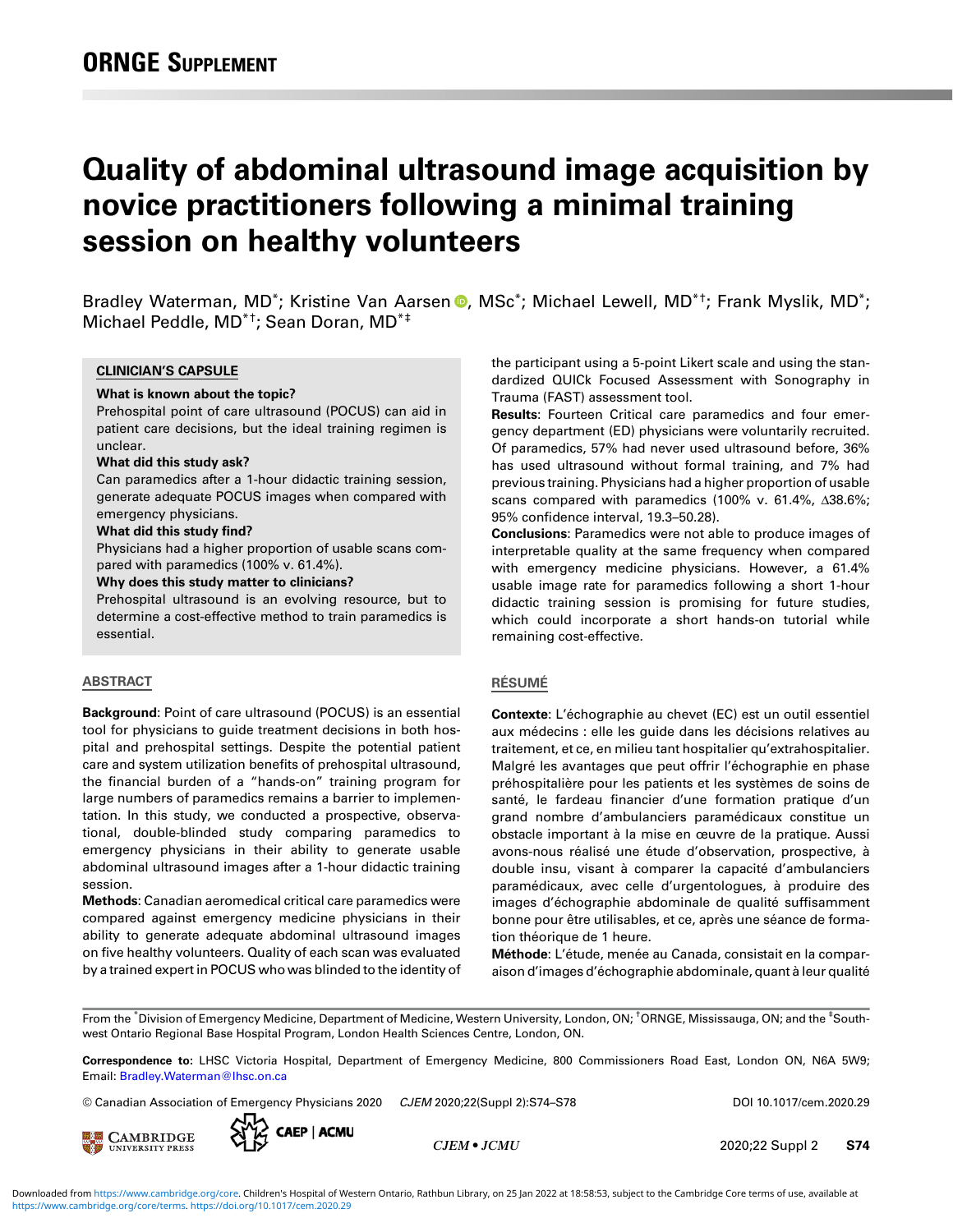d'utilisation, produites par des paramédicaux en soins critiques navigants, sur 5 volontaires en bonne santé, avec celles produites par des urgentologues. La qualité de chacune des images a été évaluée par un spécialiste de l'EC tenu dans l'ignorance des participants, sur une échelle de Likert à 5 points et à l'aide de l'instrument d'évaluation normalisé QUICk FAST. Résultats: Ont participé à l'étude 14 paramédicaux en soins critiques et 4 urgentologues, tous volontaires. Parmi les ambulanciers paramédicaux, 57% n'avaient jamais pratiqué d'échographie, 36% avaient déjà pratiqué des échographies sans avoir reçu de formation structurée et 7% avaient déjà reçu une formation. Il est ressorti de l'étude que les médecins avaient produit un plus grand nombre d'images utilisables que les ambulanciers paramédicaux (100% contre 61,4%; écart : 38,6%; IC à 95% : 19,3–50,28).

Conclusion: Les ambulanciers paramédicaux n'ont pas produit d'images de qualité suffisamment bonne pour être interprétables aussi souvent que les urgentologues. Toutefois, le fait que 61,4% des images produites par les ambulanciers paramédicaux étaient utilisables, et ce, après seulement une petite heure de formation théorique, laisse croire qu'il serait à la fois possible et rentable d'intégrer une courte formation pratique à l'aide d'un didacticiel dans des études futures.

Keywords: Prehospital / EMS, ultrasound, emergency medicine

# INTRODUCTION

Point of care ultrasound (POCUS) is an essential tool for physicians to guide treatment decisions in both hospital and prehospital settings. The potential benefits of POCUS are well established for the extended Focused Assessment with Sonography in Trauma (eFAST), which identifies conditions such as hemoperitoneum, pneumothorax, cardiac standstill, and cardiac tampon $a$ de.<sup>[1,2](#page-4-0)</sup> Identifying these conditions can assist prehospital systems to triage patients, direct patients to appropriate treatment facilities, and decrease the time to activate important health care services.<sup>[3,4](#page-4-0)</sup> Currently, the applications of ultrasound by Emergency Medical Services are primarily used by countries where physicians are part of the prehospital team.<sup>5</sup> In Canada, POCUS is beginning to be incorporated in the prehospital setting to help direct patient care, and studies are being performed to determine the best use of POCUS. A recent study by O'Dochartaigh et al. has found that patients with a high shock index from either medical or traumatic causes specifically benefit from the use of prehospital POCUS through improved triaging of patients in the field. $6$ 

Despite the potential patient care and system use benefits of prehospital ultrasound, the financial burden of an intensive "hands-on" training program for large numbers of paramedics remains a barrier to implementation. Currently, there is no consensus in the literature for the optimal training regimen for paramedics who are novice ultrasound users.<sup>[7,8](#page-4-0)</sup> Studies typically incorporate a combination of "hands-on" and didactic training sessions to teach paramedics how to perform eFAST exams. Determining the balance between cost and effectiveness of training regimens is essential before implementing POCUS into large prehospital systems. In this study, we conducted a prospective, observational doubleblinded study comparing paramedics to emergency physicians in their ability to generate usable abdominal ultrasound images after a 1-hour didactic training session.

# **METHODS**

# Study design

A prospective, observational, double-blinded study was conducted in which Canadian aeromedical critical care paramedics were compared against emergency medicine physicians (staff and residents) in their ability to generate adequate abdominal ultrasound images on five healthy volunteers after a 1-hour didactic training course. The trial used one ultrasound system (Philips Lumify S4-1 broadband phased array 4-1 MHz transducer) for all scans performed in this study.

# Study setting

The training sessions and all scanning of volunteers took place at the Middlesex-London Paramedic Services Headquarters in London, Ontario, Canada.

# Population

A letter asking for volunteers from the critical care paramedic contingent at two Ornge Air Ambulance bases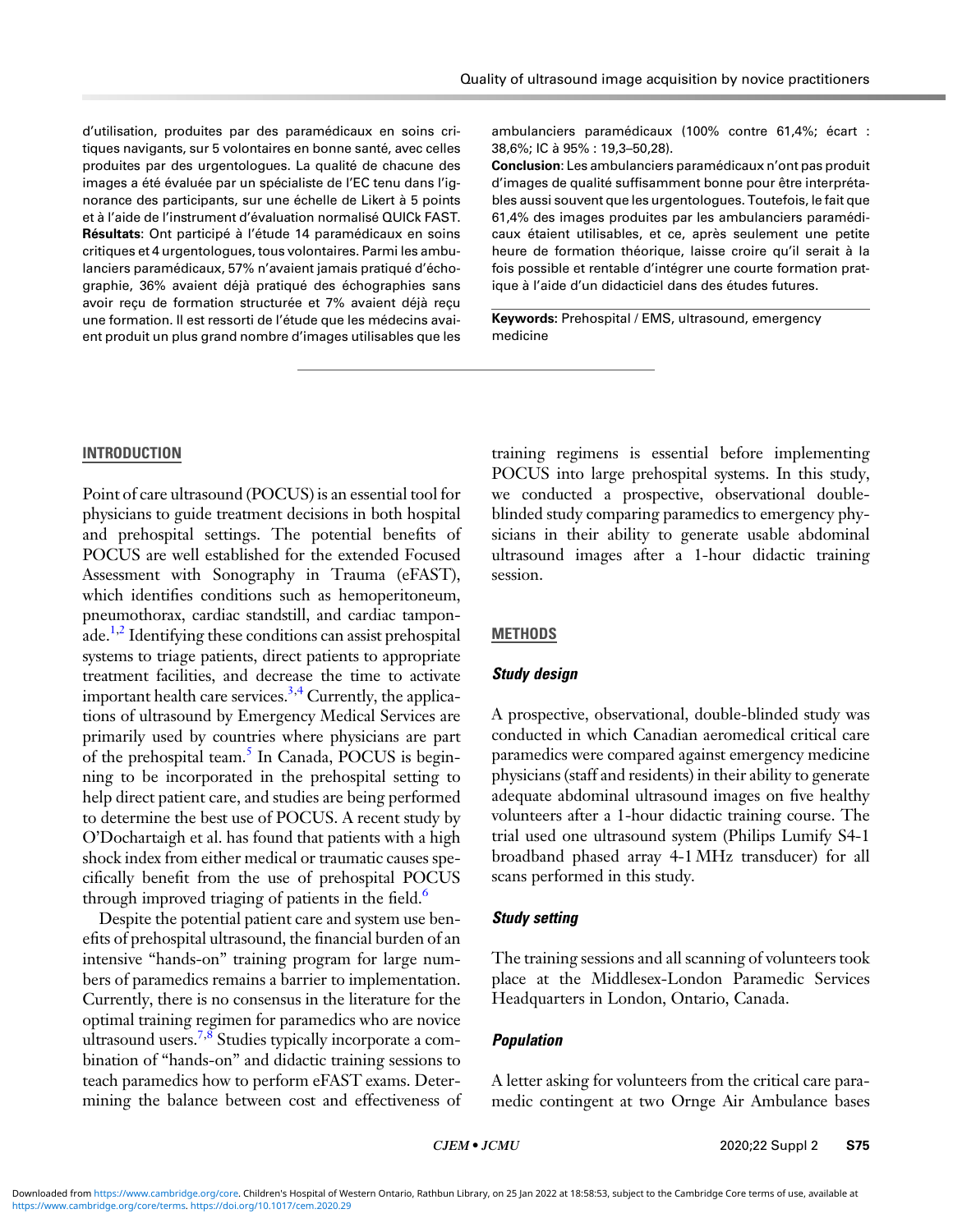(London and Toronto) was circulated through Ornge Management. Only travel expenses were covered. Five healthy volunteers were recruited by means of email to participate in this study from the general population. The volunteers were not compensated for their participation. Four emergency medicine physicians were recruited from a major academic health sciences center (London Health Sciences Centre), and formed the physician group. Physicians were not compensated for their participation. One day for training and ultrasound scanning was selected and occurred on May 21, 2019.

# Intervention

A standardized 1-hour didactic training course was taught to all paramedics and emergency staff. The training course consisted of an introduction to the ultrasound system, including how to turn on the system, how to position the probe, and how to change gain and depth settings on the ultrasound device. The training then focused on identifying anatomic and ultrasonographic landmarks necessary for performing an appropriate abdominal ultrasound exam. The three areas of focus were the hepatorenal space, splenorenal space, and the retrovesicular/retrouterine pouch in the pelvis. The didactic session also included training for identifying signs of intraperitoneal free fluid.

## Outcome measures

The primary outcome of this study was to determine if paramedics could produce usable scans after a 1-hour didactic training session. Overall quality of each scan was evaluated by a trained expert in POCUS who was blinded to the identity of the participant using a 5-point Likert scale from "Very Poor" to "Very Good." Scans that were "Very Good," "Good," and "Average," were considered to be usable for determining if the scan could be positive or negative for free fluid. Scans deemed "Poor" or "Very Poor" were considered unusable. Images were evaluated using the standardized QUICk FAST assessment tool.<sup>[9](#page-4-0)</sup> This tool was chosen as it outlines the important features in each anatomic area for this study. The components of the QUICk FAST assessment tool are outlined in the online Appendix 1.

Total assessment tool scores for each area were calculated and compared between paramedic and physician participants using standard t-tests.

Secondary outcomes included the time each participant required to complete the scans. This time was measured by an observing member of the research team and calculated from when the participant first grasped the probe to when the participant stated they had completed image acquisition.

# Data analysis

All time outcomes were reported as means, standard deviations, and 95% confidence intervals (CIs) and were compared between groups using standard t-test. Overall proportion of usable scans was compared between paramedics and physicians and reported using the difference with 95% confidence intervals (CIs). All data analyses were completed using SPSS version 23.

# RESULTS

Fourteen Critical care paramedics and four ED physicians (two staff physicians and two residents) were voluntarily recruited. The critical care paramedics were mostly ultrasound-naïve, whereas the emergency physicians all had ultrasound training. Of paramedic participants, 57% had never used ultrasound before, 36% has used ultrasound without formal training, and 7% had previous ultrasound training. Physicians had a higher proportion of usable scans compared with paramedics (100% versus 61.4%, Δ38.6%; 95% CI, 19.3–50.28) [\(Table 1](#page-3-0)). When measuring average time to completion of each abdominal ultrasound scan, there was a statistically significant difference between emergency physicians compared with paramedics  $(2.91 \text{ minutes} \text{ v. } 5.24 \text{ minutes})$ ;  $\Delta$ 2.33 95% CI, 1.01–3.64;  $p = 0.002$ ).

# **DISCUSSION**

Although novice ultrasound practitioners were not able to produce equivalent quality images at the same frequency as emergency physicians after a short didactic training, this was expected as paramedics have less overall ultrasound training and exposure than their physician counterparts. Of the scans obtained by paramedics, 61.4% were deemed to be of usable quality. Considering the very short training session, we consider this to be a positive outcome. Furthermore, we believe the number of usable scans could be improved with the addition of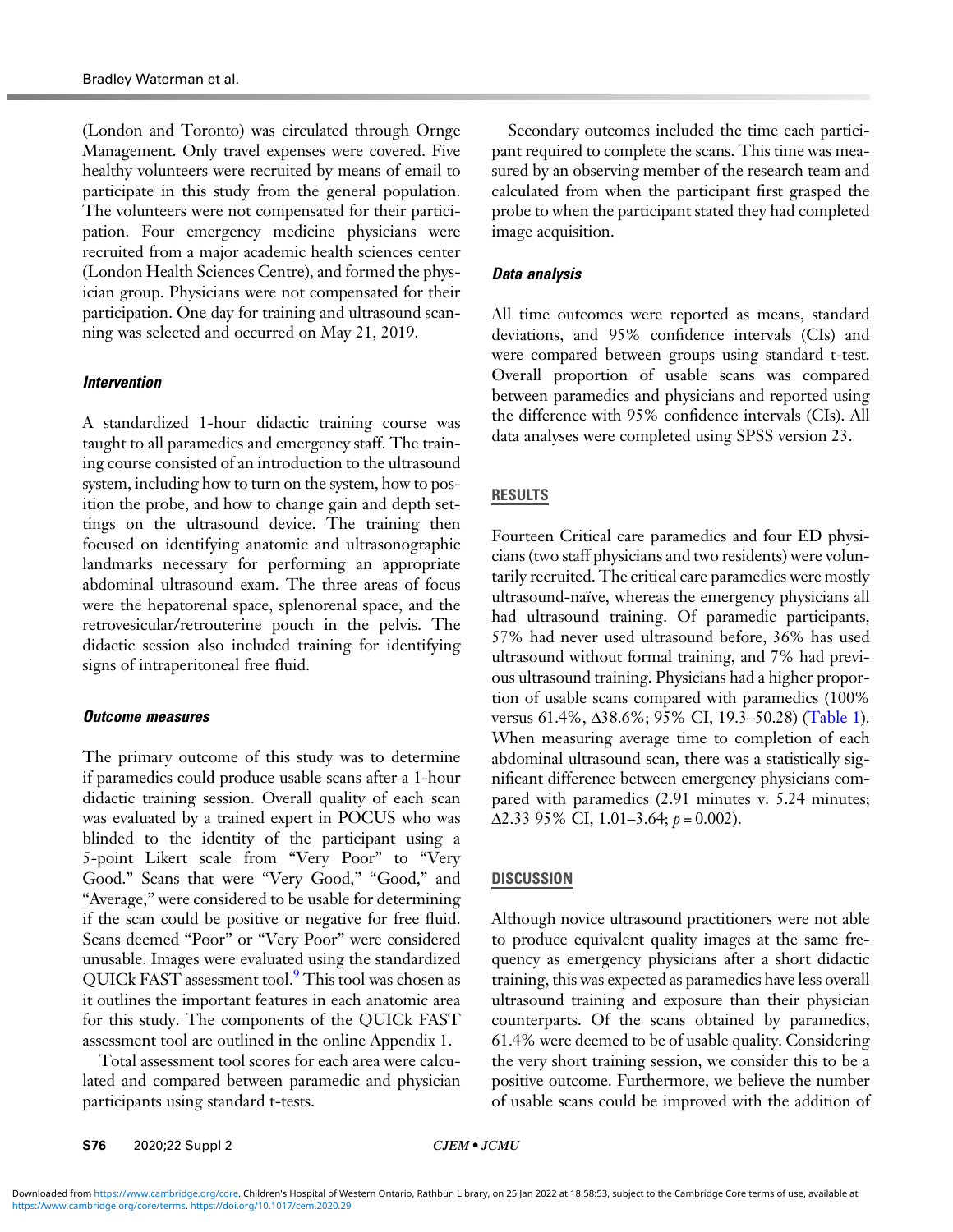<span id="page-3-0"></span>

| Table 1. Comparison of scan quality by operator |                         |                           |                             |                           |
|-------------------------------------------------|-------------------------|---------------------------|-----------------------------|---------------------------|
|                                                 |                         | Novice user scans n(%)    | "Expert" scans n(%)         |                           |
| Scan quality                                    |                         |                           |                             |                           |
| Usable                                          | Very good               | 11(15.7)                  | 17 (85.0)                   | Δ38.57 95% CI 19.33-50.28 |
|                                                 | Good                    | 15(21.4)                  | 0(0.00)                     |                           |
|                                                 | Average                 | 17(24.3)                  | 3(15.0)                     |                           |
| Unusable                                        | Poor                    | 19(27.1)                  | 0(0.00)                     |                           |
|                                                 | Very poor               | 8(11.4)                   | 0(0.00)                     |                           |
| Scores by region                                |                         |                           |                             |                           |
|                                                 | Novice mean scoret (SD) | "Expert" mean scoret (SD) | Mean difference (95% CI)    | P                         |
| Right upper quadrant                            | 21.07 (5.28)            | 29.50 (0.58)              | $\Delta$ 8.43 (2.70–14.16)  | $p = 0.007$               |
| Left upper quadrant                             | 17.43 (7.44)            | 29.0 (0.00)               | $\Delta$ 11.57 (3.50–19.64) | $p = 0.008$               |
| Pelvis                                          | 17.00 (7.49)            | 22.75 (8.46)              | $\Delta$ 5.75 (-3.48–14.98) | $p = 0.205$               |

further hands-on training and/or real time feedback by experienced providers.

Our study adds to the body of literature examining the optimal ultrasound training regimen for paramedics as this training was conducted with live patients and, therefore, more indicative of real-world utility of ultrasound application(s) in the prehospital setting. In a study by Heegaard et al., 40 paramedics used ultrasound to obtain and interpret FAST and abdominal aortic ultrasound images on live patients in the field after a 6-hour training course.<sup>10</sup> They found that only 7.7% of scans obtained in their study were deemed unusable by the blinded physician reviewer. This was significantly lower than what was found in our study. This difference could be in part due to differing methodologies as paramedics had a more extensive initial training session (3 hours of hands-on ultrasound training) and two 1-hour refresher training courses over the 1-year period during which the images were collected.

Recent studies have evaluated novel means to improve ultrasound image quality and interpretation with minimal training. Boniface et al. had 51 ultrasound naive paramedics undergo a 20-minute training program. A subsequent POCUS assessment on a live volunteer with a remote emergency physician providing real-time feedback by means of radio guiding image acquisition during the FAST examination resulted in success rates of 100% for obtaining adequate images.<sup>[11](#page-4-0)</sup> Additionally, it was found that, under emergency medicine physician guidance, paramedics could obtain a complete FAST exam in 4.36 minutes. When compared with our study, paramedics required an average time of 5.24 minutes. Differences in methodology and the benefit of physician

guidance not only demonstrated a difference in scanning time but also that paramedics can produce usable scans efficiently.

Studies have also found that the presence of intraabdominal fluid aids in the accurate interpretation and acquisition of images in FAST exams.<sup>[12](#page-4-0)</sup> A study by Kim et al. trained six emergency medical technicians with 2 hours of didactic teaching and 2 hours of hands-on training. Patients that were scanned had already undergone abdominal CT imaging. Ultrasound images were interpreted by the emergency medical technicians and compared with radiology reports from CT scans. Sensitivity was 61.3% and specificity was 96.3% for the detection of peritoneal cavity fluid. However, they found that inpatients with large amounts of peritoneal fluid, the emergency medical technician ultrasound sensitivity improved significantly (86.2%). Given that none of the volunteers in our study had intraperitoneal free fluid, it is possible that generating adequate high-quality images could have been more challenging.

## LIMITATIONS

The main limitation of our study is the ability to apply our findings to the field use of ultrasound technology for paramedics. Paramedics and emergency physicians were instructed to take as much time as needed to identify the anatomic areas of interest and then save representative images, which were then evaluated by our blinded expert reviewer. This process does not reflect real-world circumstances. Our live human volunteer patients also